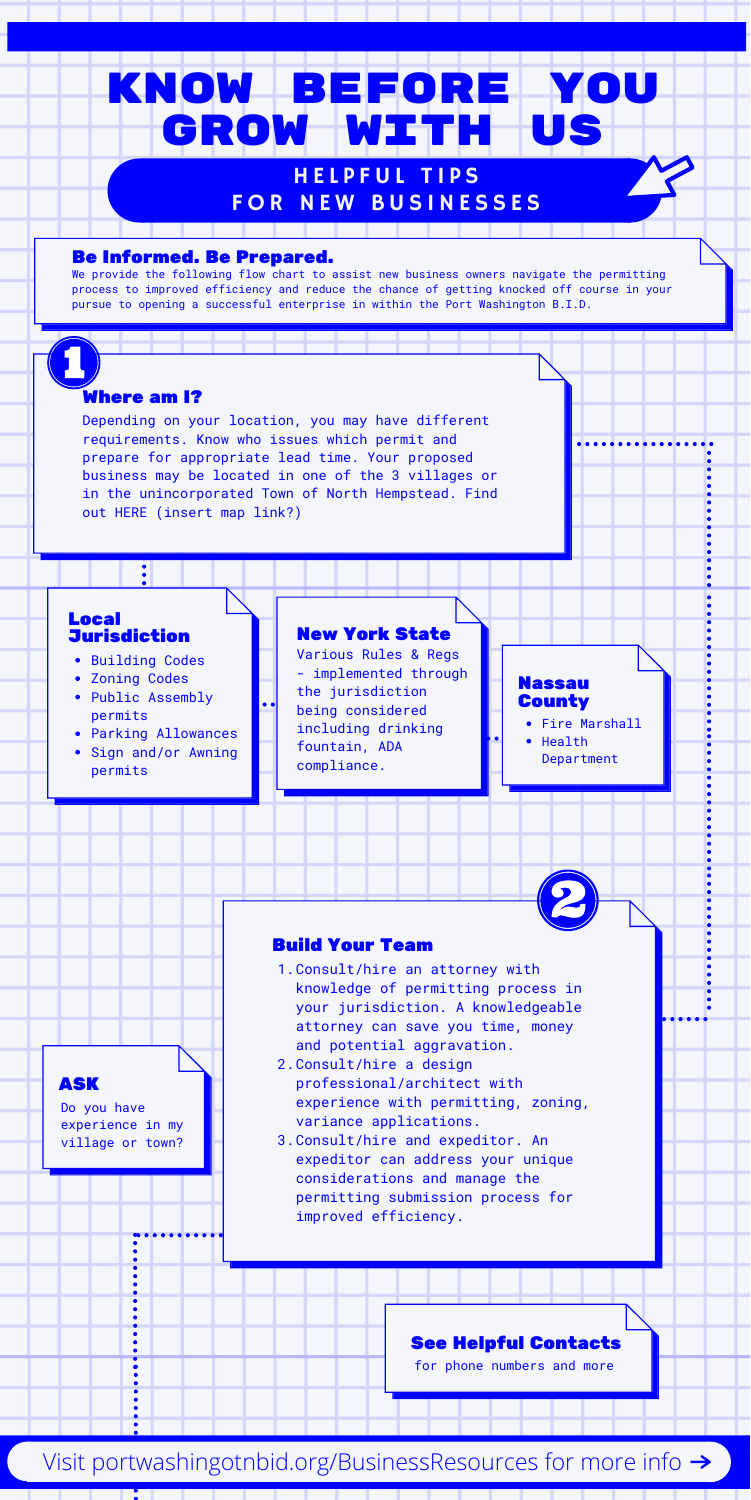- What permits will I need, and from whom? (Plumbing, Health, Fire, Parking, Building, Electrical, etc.)
- What variances will I need and what is the likelihood of their approval?
- How long will it take to get the permits I need to be approved?
- What are the costs associated with the construction, the permits and the timing?
- What is they typical fee for an expeditor?
- With the assistance of your design professional, review checklist. See links.

**Verify** 

Educate yourself on the scope of requirements for your project.

Ask these questions:

### Scope, Timing, Cost

### ASK

What is the parking requirement for my intended use? Will I need a varience?

### ASK

What is the building capacity for this space? What is the likelihood of getting a varience if needed?

- Know and understand **zoning codes** for your intended use in the jurisdiction. Save time and money when you start with knowledge of zoning codes. Ask your realtor to scope out those properties that can easily accommodate your intended use.
- Consider **building use capacit**y and parking limitations. Parking restrictions can impact your ability to accommodate your vision in terms of capacity. This needs to be understood early in the process, and to understand if a variance may be required.
- If there are properties that are of **potential interest** but do not allow for intended use, flag them for consideration based on other alternatives.

### **Scope out potential locations/properties of interest**

### Intended Use



Consult ToNH Building Code HERE

- Open a dialogue with the appropriate people at the **Building Department** in your jurisdiction. This dialogue may take place with the design professional/architect, but it is advisable to understand EXACTLY what is transpiring along the way and be completely in the loop with these discussions to avoid issues later on in the process.
- At the same time, in parallel with the Building Department, you should be aware of the requirements of any from the **Fire Marshal**, the **Health Department** and any other regulatory groups within the jurisdiction that are involved in your project.

### Begin Active Dialogue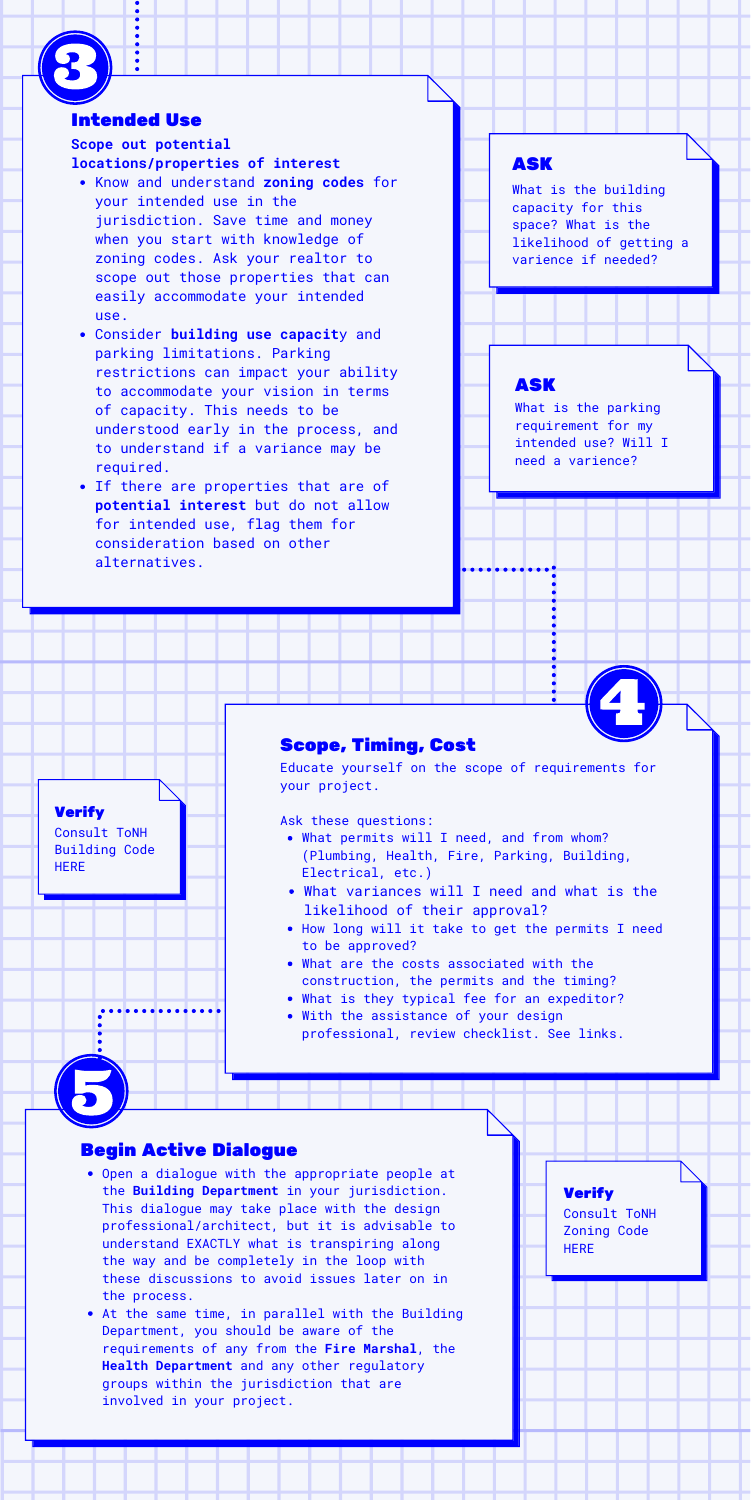## Know Before You Grow with us

## Tips for What's Next

- ·You and your design professional should monitor progress of the project with the Building Department through their Website/On-Line System, Town of North Hempstead Citizen Serve.
- ·Quickly respond to inquiries and questions that arise and contact the Building Department with any other questions.

### Submit Plans to Building Department

It is the responsibility of the applicant to ensure the permit is closed.

Check possible permit needed.

### **Outside**

### Close the Permit

- Contact Port Washington B.I.D. to get your business listed on the Try Port First App. Register your email so you can receive important announcements and updates. Like and follow on social pages and we will share.
- Notify your managers and/or tenants of the proper procedure and location for commercial garbage pick up services.
- The black public trash receptacles on the main commercial corridors are not intended for household or commercial garbage. Violators will be ticketed and face significant fines.
- Plumbing/electrical upgrades, additions or alterations
- Structural modifications HVAC
- Underwriters (Electric)
- Sprinkler sign off
- Fire alarm sign off
- Public assembly if applicable requires separate inspection
- Board of health if applicable.

### Before You Open

Disclaimer: This information has been obtained from sources believed reliable. We have not verified it and make no guarantee, warranty or representation about it. Any projections, opinions or estimates used are for example only and do not represent the current or future performance of the property. You and your advisors should conduct a careful, independent investigation of the property to determine to your satisfaction the suitability of the property for your needs.

### Inside

- ·Parking allowance
- ·Signs and awnings
- ·Garbage pick up
- ·Sidewalk care
- ·Right of way access

Who should be the applicant of record? You as business owner or contractor?

If it's the contractor, make sure the permit gets closed.

### ASK